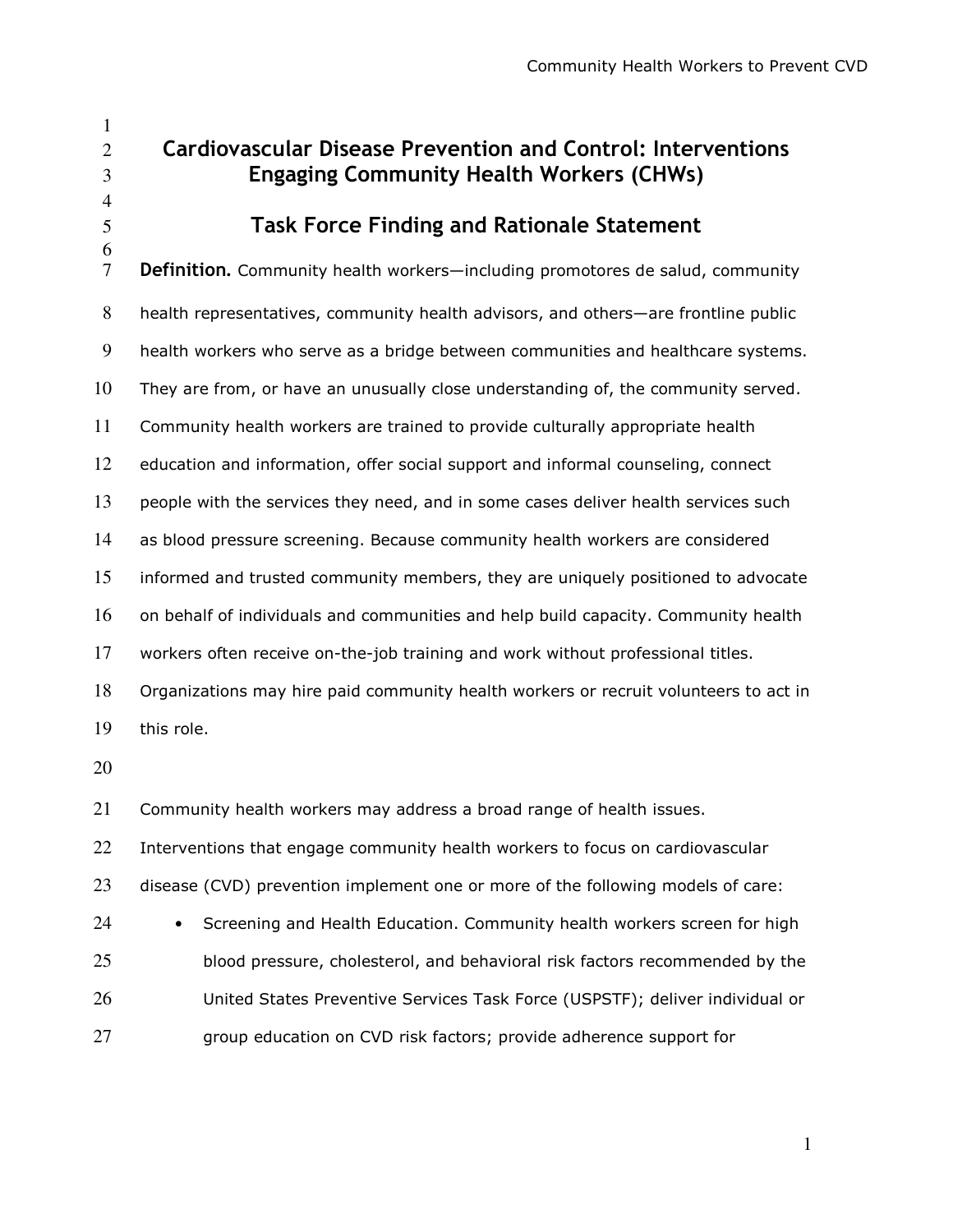| 28 |                                                                                     | medications; and offer self-management support for health behavior                   |
|----|-------------------------------------------------------------------------------------|--------------------------------------------------------------------------------------|
| 29 |                                                                                     | changes, such as increasing physical activity and smoking cessation.                 |
| 30 | $\bullet$                                                                           | Outreach, Enrollment, and Information. Community health workers reach out            |
| 31 |                                                                                     | to individuals and families who are eligible for medical services, help them         |
| 32 |                                                                                     | apply for these services, and provide proactive client follow-up and                 |
| 33 |                                                                                     | monitoring, such as appointment reminders and home visits.                           |
| 34 | $\bullet$                                                                           | Team-Based Care. In a team-based care arrangement, community health                  |
| 35 |                                                                                     | workers partner with patients and licensed providers, such as physicians and         |
| 36 |                                                                                     | nurses, to improve coordination of care and support for patients.                    |
| 37 | $\bullet$                                                                           | Patient Navigation. Community health workers help individuals and families           |
| 38 |                                                                                     | navigate complex medical service systems and processes to increase their             |
| 39 |                                                                                     | access to care.                                                                      |
| 40 | $\bullet$                                                                           | Community Organization. Community health workers facilitate self-directed            |
| 41 |                                                                                     | change and community development by serving as liaisons between the                  |
| 42 |                                                                                     | community and healthcare systems.                                                    |
| 43 |                                                                                     |                                                                                      |
| 44 |                                                                                     | Task Force Finding. The Community Preventive Services Task Force recommends          |
| 45 |                                                                                     | interventions that engage community health workers to prevent cardiovascular         |
| 46 |                                                                                     | disease (CVD). There is strong evidence of effectiveness for interventions that      |
| 47 | engage community health workers in a team-based care model to improve blood         |                                                                                      |
| 48 | pressure and cholesterol in patients at increased risk for CVD. There is sufficient |                                                                                      |
| 49 |                                                                                     | evidence of effectiveness for interventions that engage community health workers for |
| 50 |                                                                                     | health education, and as outreach, enrollment, and information agents to increase    |
| 51 |                                                                                     | self-reported health behaviors (e.g., physical activity, healthful eating habits,    |
|    |                                                                                     |                                                                                      |

smoking cessation) in patients at increased risk for CVD.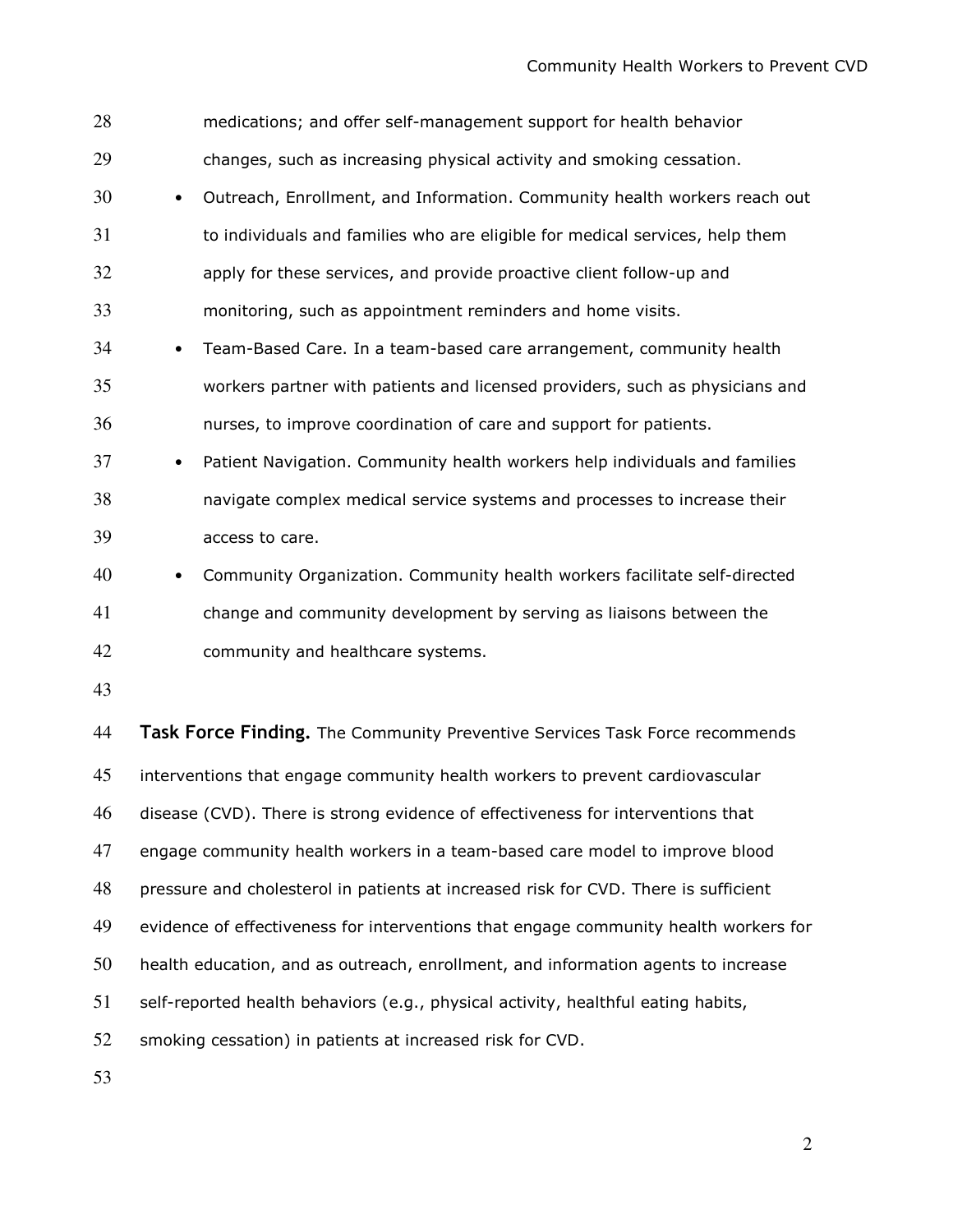Additionally, a small number of studies suggest that engaging community health

workers improves appropriate use of healthcare services and reduces morbidity and

mortality related to CVD. When interventions engaging community health workers

are implemented in minority or underserved communities, they can improve health,

reduce health disparities, and enhance health equity.

Rationale

Basis of Finding. The Task Force findings are based on evidence from 31

evaluations of interventions that engaged community health workers (CHWs) to

prevent CVD among persons at increased risk (search period through July 2013). To

be included in the review, evaluated interventions had to address patients' high blood pressure or high cholesterol.

Included studies evaluated interventions that engaged CHWs as health education providers (31 study arms), outreach, enrollment, and information agents (20 study arms), members of care delivery teams (17 study arms), patient navigators (8 study arms), and community organizers (4 study arms).

72 Large improvements in blood pressure and cholesterol outcomes were seen in interventions that engaged CHWs in a team-based care model where they often worked alongside physicians and nurses (Table 1). Improvements in blood pressure and cholesterol outcomes also were found for models using CHWs for outreach, enrollment, and information; patient navigation; and health education; however improvements were smaller when team-based care studies were removed from analysis.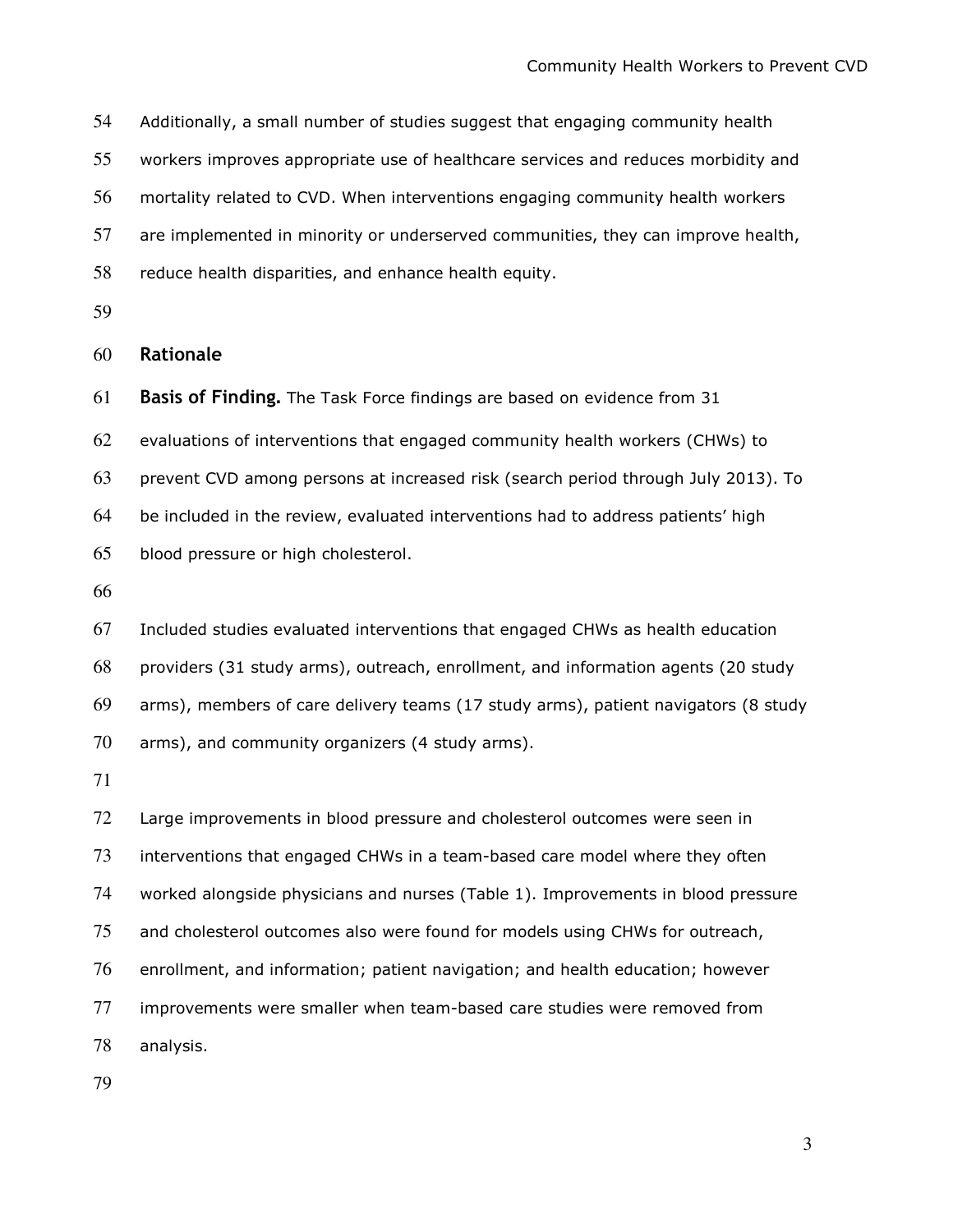| <b>Outcome</b><br><b>Measure</b>                 | Results <sup>a</sup> from Studies with a Team-<br><b>Based Care Model</b>                                                                                                | Results <sup>a</sup> from Studies without<br>a Team-Based Care Model                                                                                                             |
|--------------------------------------------------|--------------------------------------------------------------------------------------------------------------------------------------------------------------------------|----------------------------------------------------------------------------------------------------------------------------------------------------------------------------------|
| <b>Proportion of</b><br><b>Participants with</b> | Greatest/moderate suitability of<br>study design <sup>b</sup> (4 studies):<br>Median increase of 17.6 pct pts<br>(range: 3.8 to 22.5 percentage<br>points).              | <b>Greatest/moderate suitability</b><br>of study design (3 studies):<br>Median decrease of 2.4 pct pts<br>(range: -11.0 to 3.0 percentage<br>points)                             |
| <b>BP at Goal</b>                                | Least suitable study design <sup>c</sup> (2)<br>studies):<br>Increases of 10.8 pct pts (95%CI: 3.2<br>to 18.3 pct pts) and 14.5 pct pts<br>(95%CI: 11.1 to 18.0 pct pts) | Least suitable study design (2)<br>studies):<br>Increases of 1.6 pct pts (95%CI:<br>$-10.6$ to 13.8 pct pts) and 4.5 pct<br>pts (95%CI: -2.4 to 11.0 pct pts)                    |
| <b>Change in Mean</b>                            | Greatest/moderate suitability of<br>study design (6 studies [7 study<br>$arms$ ]):<br>Median decrease of 6.0 mmHg (IQI: -<br>6.4 to 2.4 mmHg)                            | <b>Greatest/moderate suitability</b><br>of study design (5 studies):<br>Median decrease of 2.2 mmHg<br>(IQI: -4.1 to 4.2 mmHg)                                                   |
| <b>Systolic Blood</b><br>Pressure (SBP)          | Least suitable study design (4<br>studies):<br>Median decrease of 11.2 mmHg<br>(Range: -17.9 to -2.0 mmHg)                                                               | Least suitable study design (2)<br>studies):<br>An increase of 2.3 mmHg (not<br>significant) and a decrease of 3.9<br>$mmHg$ ( $p<0.05$ )                                        |
| <b>Change in Mean</b><br><b>Diastolic Blood</b>  | Greatest/moderate suitability of<br>study design (6 studies [7 study<br>$arms$ ]):<br>Median decrease of 1.1 mmHg<br>$(IQI: -4.0 \text{ to } 0.21 \text{ mmHg})$         | Greatest/moderate suitability<br>of study design (5 studies):<br>Median decrease of 1.3 mmHg<br>(IQI: -2.7 to 7.4 mmHg)<br>Least suitable study design (1                        |
| Pressure (DBP)                                   | Least suitable study design (3)<br>studies):<br>Median decrease of 4.2 mmHg (Range:<br>$-11.4$ to 5.0 mmHg)                                                              | study):<br>Increase of 0.05 mmHg (not<br>significant)                                                                                                                            |
| <b>Proportion of</b><br><b>Participants with</b> | Greatest/moderate suitability of<br>study design (1 study):<br>Increase of 7.0 pct pts (95%CI: -5.5<br>to 19.5)                                                          | <b>Greatest/moderate suitability</b><br>of study design (2 studies):<br>Increases of 8.1 pct pts (95%CI:<br>3.3 to 12.7 pct pts) and 0.4 pct<br>pts (95%CI: -0.4 to 5.2 pct pts) |
| <b>Total Cholesterol</b><br>at Goal              | Least suitable study design (0<br>studies)                                                                                                                               | Least suitable study design (0)<br>studies)                                                                                                                                      |
| <b>Proportion of</b>                             | Greatest/moderate suitability of                                                                                                                                         | <b>Greatest/moderate suitability</b>                                                                                                                                             |

### Table 1. Blood Pressure and Cholesterol Outcomes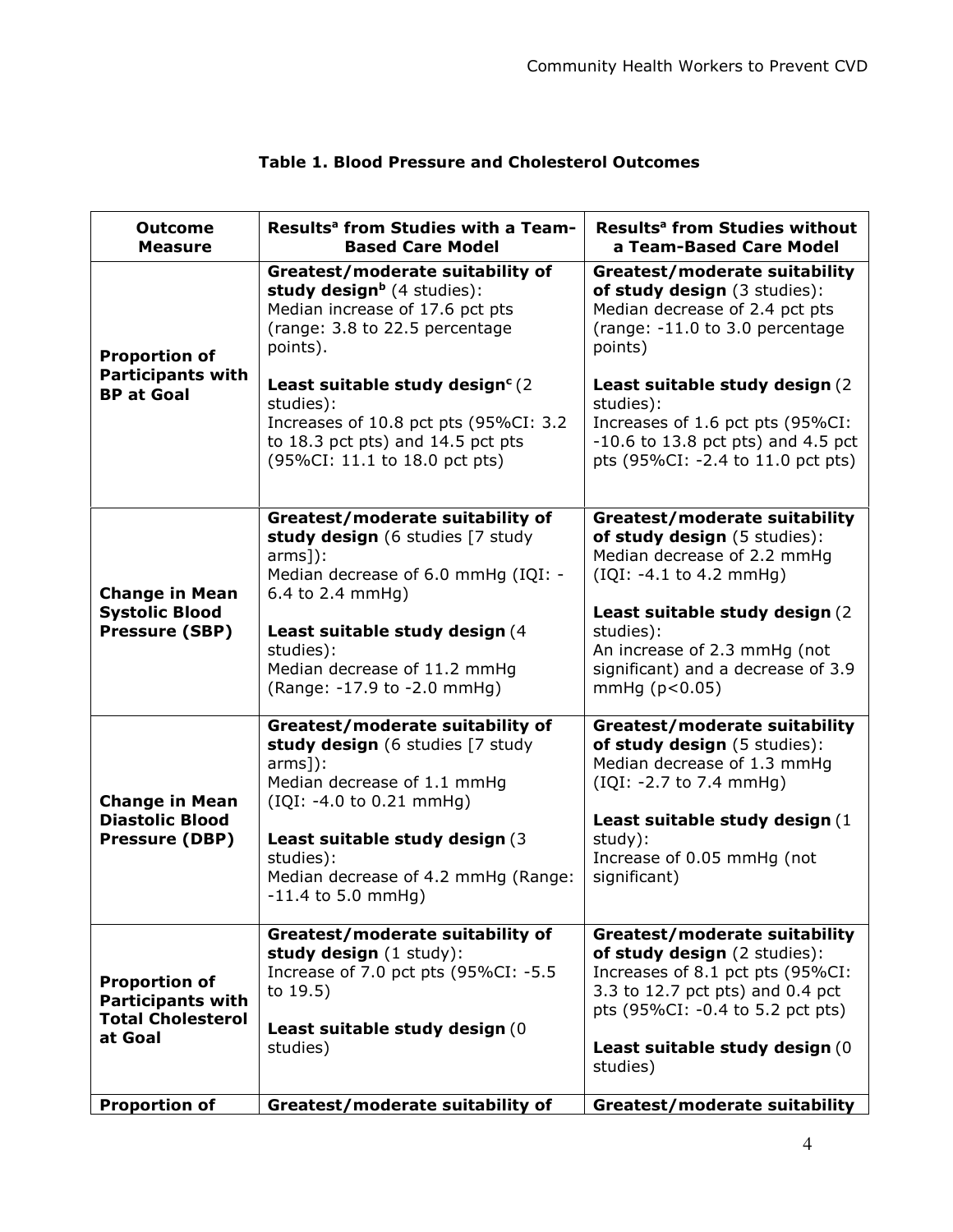| <b>Participants with</b><br><b>LDL-Cholesterol</b><br>at Goal | study design (2 studies):<br>Increases of 28.9 pct pts and 3.2 pct<br>pts (95%CI:-6.1 to 12.5 pct pts)<br>Least suitable study design (1<br>study):<br>Increase of 10.0 pct pts (95%CI: -1.0<br>to $2.1$ pct pts)                                                | of study design (1 study):<br>Decrease of 1.1 pct pts (95%CI:<br>$-6.6$ to 4.6 pct pts)<br>Least suitable study design (0<br>studies)                                                                                             |
|---------------------------------------------------------------|------------------------------------------------------------------------------------------------------------------------------------------------------------------------------------------------------------------------------------------------------------------|-----------------------------------------------------------------------------------------------------------------------------------------------------------------------------------------------------------------------------------|
| <b>Change in Mean</b><br><b>Total Cholesterol</b>             | Greatest/moderate suitability of<br>study design (2 studies):<br>Decrease of 19.7 mg/dL (p<0.05) and<br>0.4 mg/dL (not significant)<br>Least suitable study design (1<br>study):<br>Increase of 1.5 mg/dL (not significant)                                      | <b>Greatest/moderate suitability</b><br>of study design (4 studies):<br>Median decrease of 8.3 mg/dL<br>(Range: -12.7 to 0.8 mg/dL)<br>Least suitable study design (1<br>study):<br>Decrease of 15.4 mg/dL $(p<0.05)$             |
| <b>Change in Mean</b><br><b>LDL-Cholesterol</b>               | Greatest/moderate suitability of<br>study design (3 studies):<br>Median decrease of 15.5 mg/dL<br>(Range: -15.9 to -2.7 mg/dL)<br>Least suitable study design (3)<br>studies):<br>Median decrease of 15.0 mg/dL<br>(Range: -22.0 to 3.2 mg/dL)                   | <b>Greatest/moderate suitability</b><br>of study design (3 studies):<br>Median decrease of 7.4 mg/dL<br>$(-11.8 \text{ to } 5.0 \text{ mg/dL})$<br>Least suitable study design (1<br>study):<br>Decrease of 11.4 mg/dL $(p<0.05)$ |
| <b>Change in Mean</b><br><b>HDL-Cholesterol</b>               | Greatest/moderate suitability of<br>study design (3 studies):<br>Median of 0 (Range: -0.4 to 0.8<br>mg/dL)<br>Least suitable study design (2)<br>studies):<br>Increase of 1.0 mg/dL (not significant)<br>and decrease of 2.1 mg/dL (not<br>significant)          | <b>Greatest/moderate suitability</b><br>of study design (4 studies):<br>Median increase of 1.3 mg/dL<br>(range: $0$ to $2.1$ mg/dL)<br>Least suitable study design (1<br>study):<br>Decrease of 3.3 mg/dL $(p<0.05)$              |
| <b>Change in Mean</b><br><b>Triglycerides</b>                 | Greatest/moderate suitability of<br>study design (3 studies):<br>Median decrease of 8.0 mg/dL (Range:<br>$-16.3$ to 2.7 mg/dL)<br>Least suitable study design (2)<br>studies):<br>Decrease of 23.0 mg/dL (p<0.05) and<br>increase of 1.7 mg/dL (not significant) | <b>Greatest/moderate suitability</b><br>of study design (1 study):<br>Increase of 8.7 mg/dL (not<br>significant)<br>Least suitable study design (1<br>study):<br>Decrease of 3.4 mg/dL (not<br>significant)                       |

80 aResults shown in table were those reported at the end of each intervention 81 bIncludes the following study designs: Individual RCT, group RCT, non-rando prospective cohort, case-control, other design with concurrent <sup>b</sup>Includes the following study designs: Individual RCT, group RCT, non-randomized trial,

82 prospective cohort, case-control, other design with concurrent comparison group

change of the prospective estimate control of the following study design: before-after without comparison group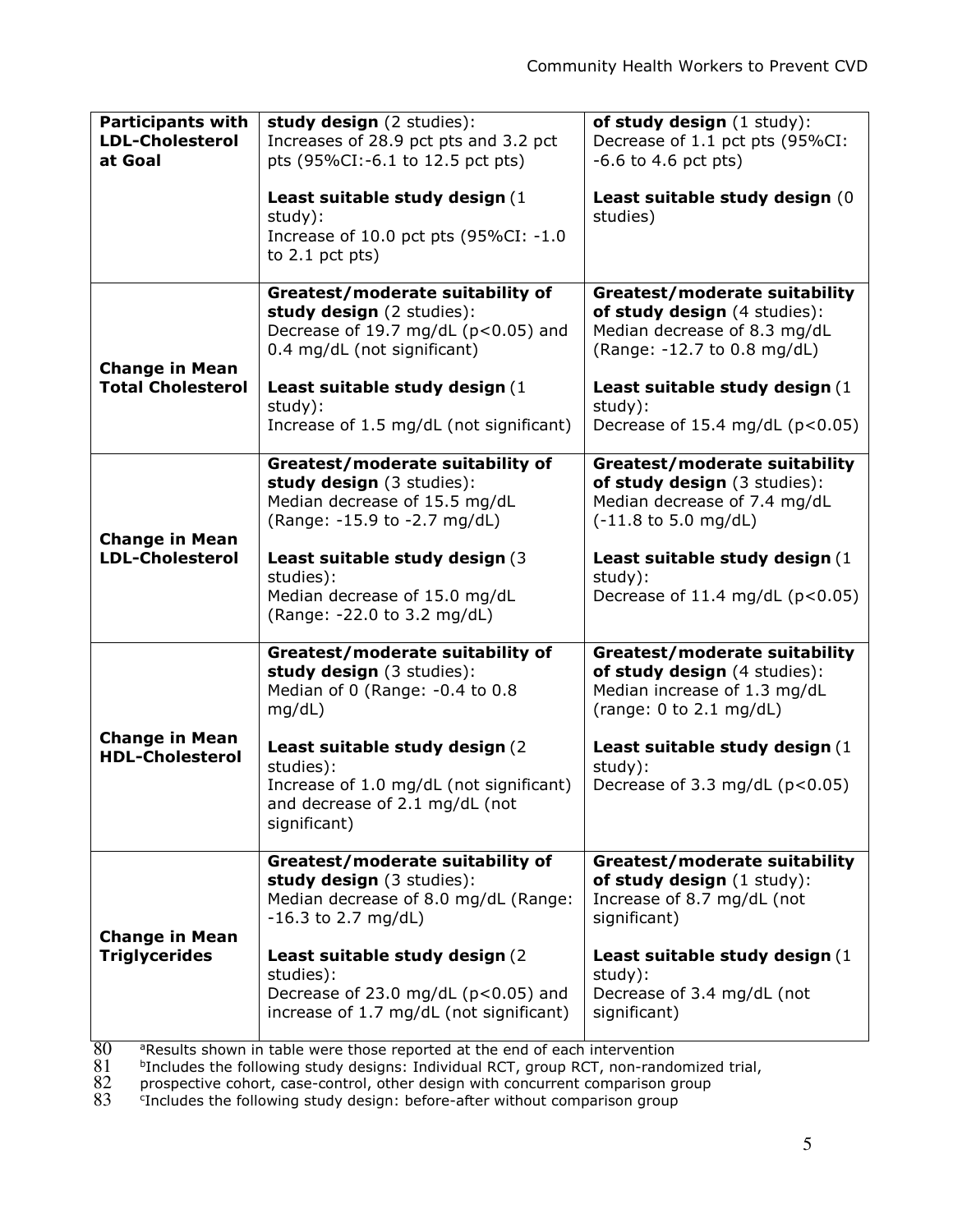```
CI, confidence interval; IQI, interquartile interval; pct pts, percentage points
84<br>85
```
86

| 87 | Modest improvements in health behavior outcomes were found in studies that           |
|----|--------------------------------------------------------------------------------------|
| 88 | engaged CHWs as health education providers or as outreach, enrollment, and           |
| 89 | information agents (Table 2). For these studies, researchers most often used before- |
| 90 | after study designs without comparison groups, and health behavior outcomes were     |
| 91 | largely self-reported. Only a few of these studies reported health behavior outcomes |
| 92 | associated with CHWs engaged in a team-based care model and they did not provide     |
| 93 | enough data to reach conclusions on this model of care.                              |

| Outcome<br><b>Measure</b>          | Results <sup>a</sup> from Studies with<br><b>Health Education Model</b>                                                                                                        | Results <sup>a</sup> from Studies with<br>Outreach, Enrollment, and<br><b>Information Model</b>                                                                    |
|------------------------------------|--------------------------------------------------------------------------------------------------------------------------------------------------------------------------------|--------------------------------------------------------------------------------------------------------------------------------------------------------------------|
|                                    | Greatest/moderate suitability of<br>study design <sup>b</sup> (2 studies):<br>One study reported statistically                                                                 | Greatest/moderate suitability of<br>study design (2 studies):<br>One study reported statistically                                                                  |
|                                    | significant improvements in<br>physical activity outcomes and one                                                                                                              | significant improvements in physical<br>activity outcomes and one reported                                                                                         |
| <b>Physical</b><br><b>Activity</b> | reported non-significant<br>improvements                                                                                                                                       | non-significant improvements                                                                                                                                       |
| <b>Outcomes</b>                    | Least suitable study design <sup>c</sup> (5)<br>studies [6 study arms]):<br>Six study arms reported statistically<br>significant improvements in<br>physical activity outcomes | Least suitable study design (3)<br>studies [4 study arms]):<br>Four study arms reported statistically<br>significant improvements in physical<br>activity outcomes |
| <b>Nutrition</b>                   | Greatest/moderate suitability of<br>study design (2 studies):<br>Two studies reported statistically<br>significant improvements in<br>nutrition outcomes                       | Greatest/moderate suitability of<br>study design (2 studies):<br>Two studies reported statistically<br>significant improvements in nutrition<br>outcomes           |
| <b>Outcomes</b>                    | Least suitable study design (5<br>studies [6 study arms]):<br>Six study arms reported statistically<br>significant improvements in<br>nutrition outcomes                       | Least suitable study design (3)<br>studies [4 study arms]):<br>Four study arms reported statistically<br>significant improvements in nutrition<br>outcomes         |
| <b>Proportion of</b>               | Greatest/moderate suitability of                                                                                                                                               | Greatest/moderate suitability of                                                                                                                                   |

## Table 2. Health Behavior Change Outcomes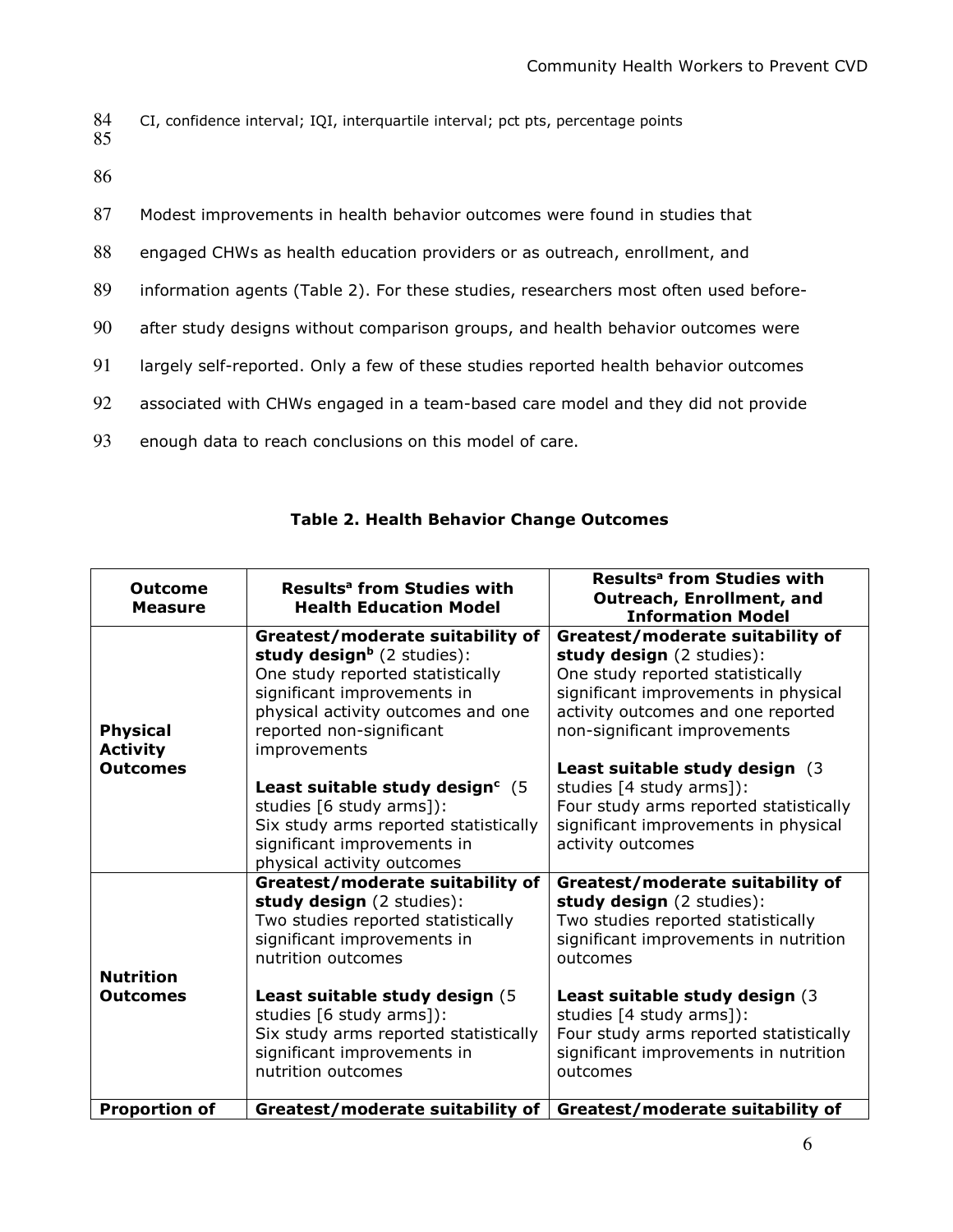| <b>Current</b><br><b>Smokers</b>        |                                                                                                                                                                                                                                                                                                                                                                                                                                                                       | study design (3 studies):<br><b>study design</b> (2 studies):<br>Decreases of 1.9 pct pts (95%CI: -5.1<br>Median decrease of 0.5 pct pts<br>to 1.3 percentage points) and 0.5 pct<br>(Range: -1.9 to 1.0 pct pts) |                                                                                  |
|-----------------------------------------|-----------------------------------------------------------------------------------------------------------------------------------------------------------------------------------------------------------------------------------------------------------------------------------------------------------------------------------------------------------------------------------------------------------------------------------------------------------------------|-------------------------------------------------------------------------------------------------------------------------------------------------------------------------------------------------------------------|----------------------------------------------------------------------------------|
|                                         |                                                                                                                                                                                                                                                                                                                                                                                                                                                                       | Least suitable study design (2)<br>studies):<br>Decreases of 3.7 pct pts (95%CI: -<br>10.7 to 3.3 pct pts) and 0.6 pct pts<br>(95%CI: -4.4 to 3.3 pct pts)                                                        | pts (95%CI: -2.5 to 1.5 pct pts)<br>Least suitable study design (0)<br>studies): |
| 94<br>95<br>96<br>97<br>98<br>99<br>100 | <sup>a</sup> Results reported in table were those reported at the end of each intervention<br><sup>b</sup> Includes the following study designs: Individual RCT, group RCT, non-randomized trial,<br>prospective cohort, case-control, other design with concurrent comparison group<br><sup>c</sup> Includes the following study design: before-after without a comparison group<br>CI, confidence interval; IQI, interquartile interval; pct pts, percentage points |                                                                                                                                                                                                                   |                                                                                  |
| 101                                     |                                                                                                                                                                                                                                                                                                                                                                                                                                                                       | There was not enough evidence to draw conclusions on interventions engaging CHWs                                                                                                                                  |                                                                                  |
| 102                                     |                                                                                                                                                                                                                                                                                                                                                                                                                                                                       | as patient navigators or as community organizers.                                                                                                                                                                 |                                                                                  |
| 103                                     |                                                                                                                                                                                                                                                                                                                                                                                                                                                                       |                                                                                                                                                                                                                   |                                                                                  |

- 104 A small number of included studies in this review also reported improvements in
- 105 appropriate use of healthcare services (i.e., increases in the proportion of clients who
- 106 obtained health insurance or a physician for hypertension care, and decreases in the
- 107 length of hospital stays and costs to be reimbursed by Medicaid; 2 studies); a
- 108 statistically significant increase in the proportion of clients screened for CVD risk
- 109 factors (1 study); and reductions in hospital admissions, emergency room visits and
- 110 admissions, and in-hospital deaths from CVD (2 studies).
- 111
- 112 Most included studies engaged CHWs to work with underserved groups suggesting
- 113 these interventions can be effective in improving minority health and reducing health
- 114 disparities related to CVD.
- 115

#### 116 Applicability and Generalizability Issues

117 Included studies were mostly conducted in the U.S. (28 studies), with two studies in

118 Canada and one in the Netherlands. Most studies were in urban areas (22 studies)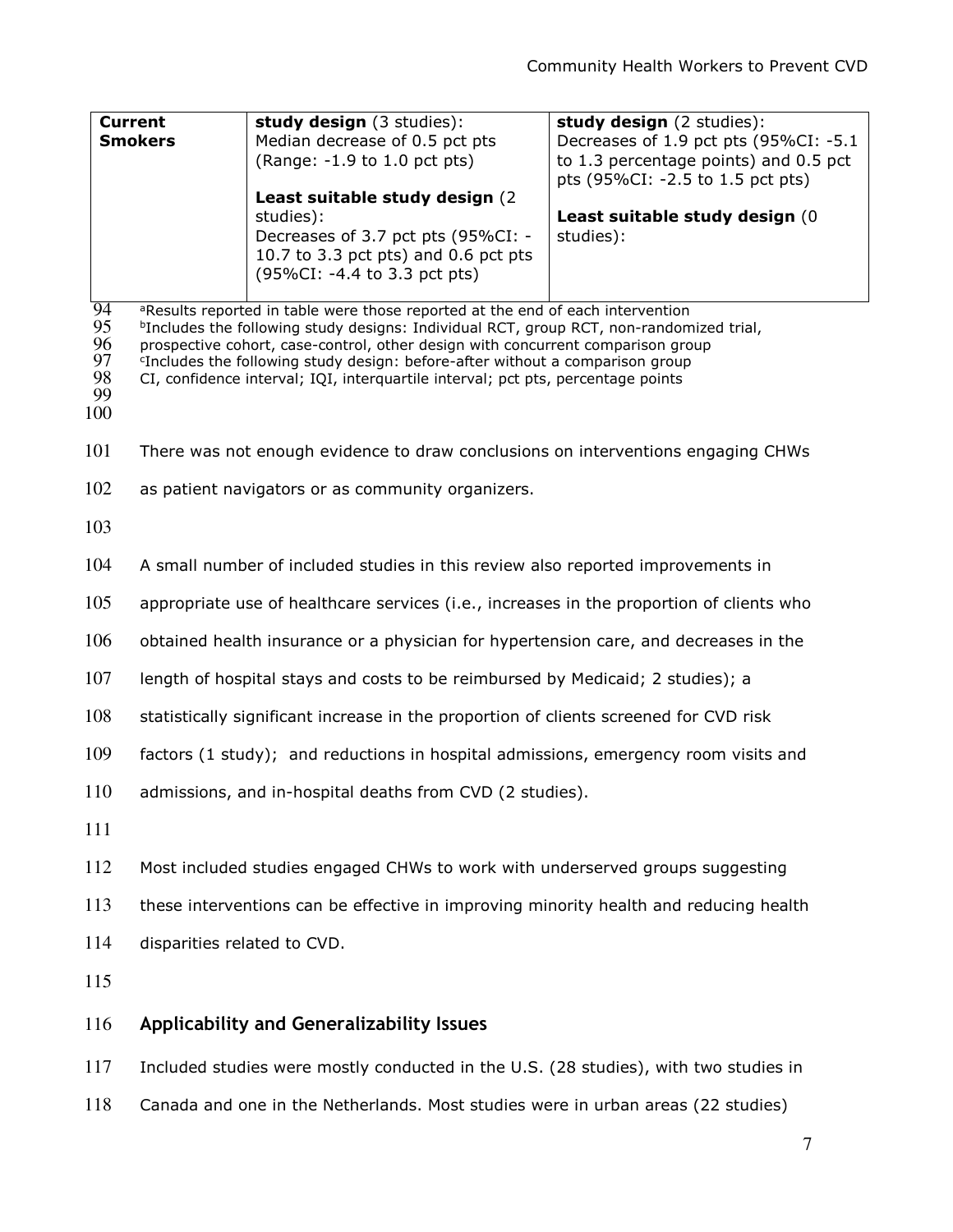with only four studies in rural areas. CHWs delivered services in the community (11 studies), the healthcare system (13 studies), or both (7 studies). Studies that evaluated the use of CHWs in healthcare settings typically incorporated a team-based care model whereas programs delivered in community settings incorporated 123 other models of care (i.e., health education or outreach, enrollment, and information). The number of CHWs engaged and clients served was reported in 22 125 studies; the median number of CHWs included per study was 11, and the median number of clients served was 270. Only five studies served more than 500 clients, 127 and outcomes reported from these studies showed improvements. Regarding the populations that CHWs served, 23 studies included adult clients ages

18-64 years, and 5 studies included older adults ≥65 years. Gender was evenly distributed across most studies, though 10 studies reported study populations that were more than 75% female. Results from these 10 studies were mixed for CVD risk factor outcomes and mostly favorable for health behavior outcomes. Included studies provided limited information to draw conclusions in regards to clients' education, 135 sexual orientation, disability status, or insurance status.

groups, defined here as ≥75% African-American, ≥75% Hispanic, or ≥75% classified as low-income. Based on this evidence, CHW interventions targeted to underserved groups are likely effective in addressing health disparities.

Twenty-two studies evaluated programs that enrolled clients from underserved

142 High blood pressure was the most common CVD risk factor among clients in the

143 included studies, followed by obesity, high cholesterol, diabetes, and current

smoking. Six studies reported the proportion of clients with multiple CVD risk factors

145 and found generally favorable results.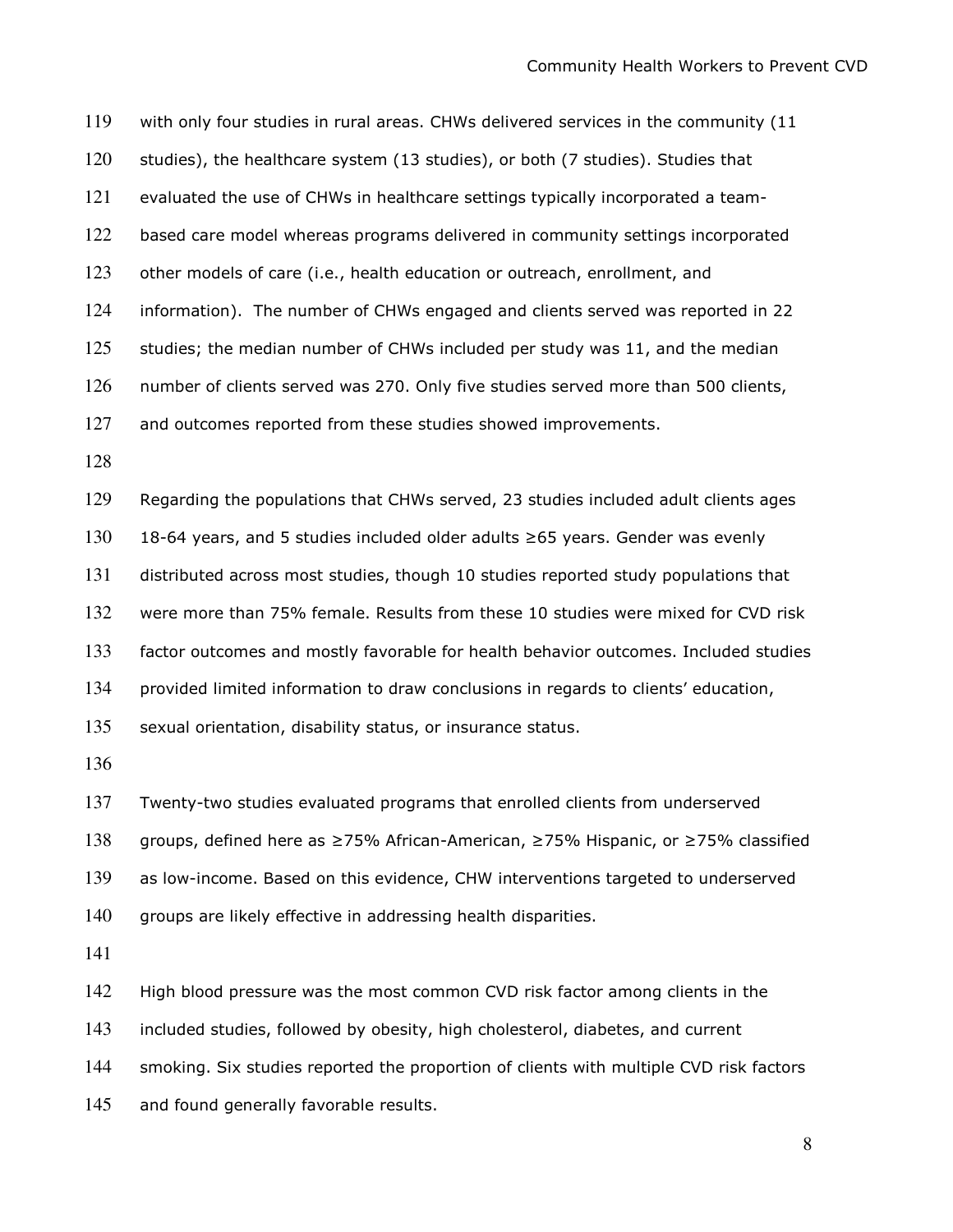#### 147 Data Quality Issues

- Included study designs consisted primarily of before-after designs without comparison groups (13 studies), followed by individual randomized controlled trials (RCTs; 7 studies), group RCTs (4 studies), non-randomized trials (3 studies), other designs with concurrent comparison groups (2 studies), a prospective cohort (1 study), and a case-control (1 study). Common limitations affecting this body of evidence were loss to follow-up, significant differences between intervention and comparison groups at baseline (for studies including a comparison group), and, for studies without a comparison group, insufficient reporting of sampling methods and potential for self-selection bias. Calculating overall effect estimates for physical activity and nutrition was not possible owing to the inconsistent measures used for these outcomes. Therefore, findings for these measures could only be summarized qualitatively. Other Benefits and Harms One study included counseling services for depression in addition to providing services for CVD risk factors, suggesting that other conditions may be addressed concurrently with CVD prevention. No harms to clients, communities, or CHWs were 166 identified from the review or the broader literature.
- 168 Economic Efficiency. Economic Review In Progress
- 
- Considerations for Implementation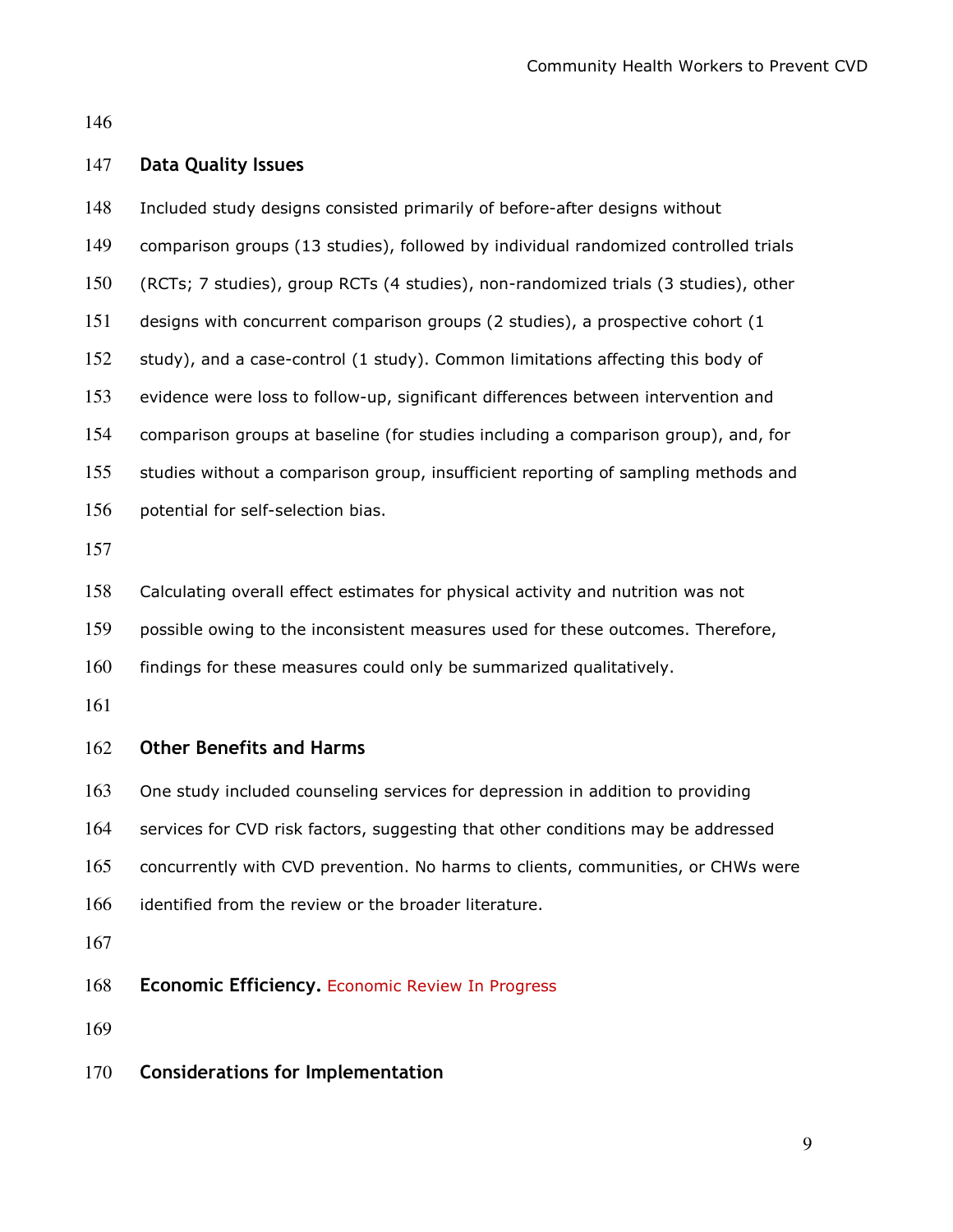The 2013 ruling by the Centers for Medicaid Services (CMS) allows states to provide Medicaid reimbursement for USPSTF recommended preventive services when 173 "recommended by a physician or other licensed practitioner" and delivered by a broad array of health professionals, including CHWs. Under this ruling, states determine which services will be covered, who will provide them (including any required education, training, experience, credentialing, certification, or registration), and how providers will be reimbursed. Therefore, implementers of CHW interventions should consider these state-specific regulations when making decisions about CHW engagement in their organizations.

Previous experience, education, and training of CHWs need to be considered, including training specific to CVD prevention that addresses collaboration with other healthcare providers. CHWs' years of experience and educational attainment were not reported in most included studies. Six studies reported CHWs had "some" prior experience but did not provide enough information to draw meaningful conclusions 186 about the value of this experience. Most studies reported that CHWs received "some" form of training, usually focused on CVD risk factors, but there was limited evidence on the specific types and methods of training received and it was unclear whether training contributed to program success. Supervision and performance feedback and coaching should also be addressed.

Implementers should consider how CHWs deliver their services and the interaction frequency between community health workers and clients. In 18 of the included studies, CHWs used more than one mode of delivery to communicate with clients, the most common combination being face-to-face sessions accompanied by telephone contact. Although these studies reported improvements in blood pressure, cholesterol, and health behavior outcomes overall, there was not enough evidence to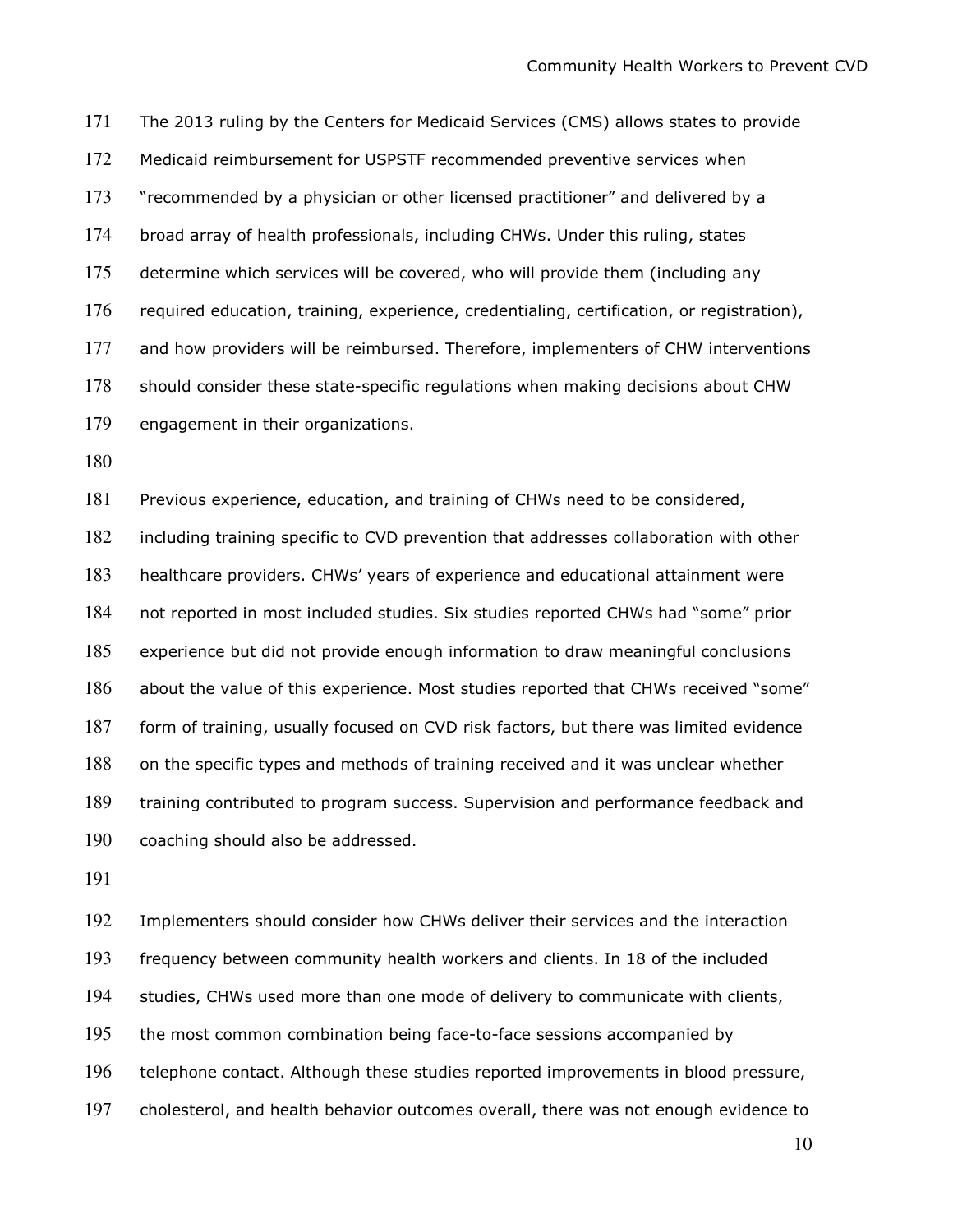determine whether the mode of delivery had an effect on each individual outcome. A few studies reported on interaction frequency between CHWs and clients (e.g., 200 weekly, bimonthly), but there were not enough data to assess effects on outcomes. 202 Other implementation considerations include how CHWs are matched to the populations they serve and the specific services they deliver. In the included studies, CHWs were frequently matched with populations by location, race or ethnicity, and/or language. CHWs usually provided clients with culturally appropriate information and education on CVD risk factors, lifestyle counseling to help build 207 individual capacity, informal counseling and social support, information on community resources, and conducted home visits to ensure clients got the services they needed.

To address implementation barriers, included studies commonly worked to achieve community buy-in during the planning phase, addressed issues related to gender and culture, and provided periodic quality assurance checks to assess intervention adaptation to different cultures or intervention fidelity. Future interventions should 215 also aim to allocate program resources adequately, ensure sustainability mechanisms are in place, implement strategies to reduce loss to follow-up, involve CHWs in the planning phase, have reimbursement mechanisms in place as well as strategies to ensure CHWs have manageable workloads, and support state legislation and policies that define CHW duties.

221 It is essential for CHWs to have a clear scope of work and open lines of

communication with other licensed healthcare providers. When CHWs are engaged to

provide direct health services, consideration should be given to issues of privacy,

liability, and the Health Insurance Portability and Accountability Act (HIPAA).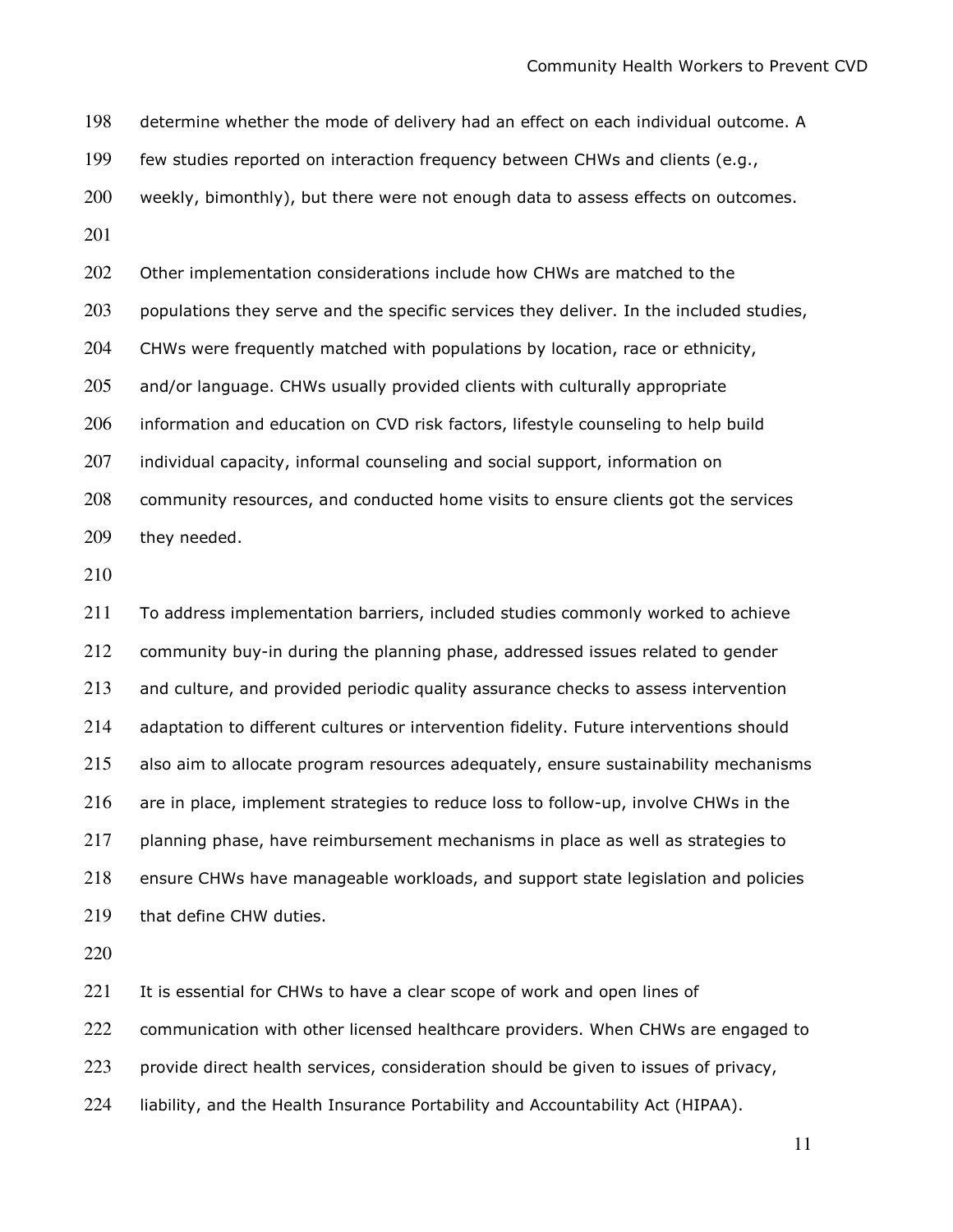Community Health Workers to Prevent CVD

# Evidence Gaps

| 227 | Most included studies evaluated outcomes at 12 months, a relatively short follow-up   |
|-----|---------------------------------------------------------------------------------------|
| 228 | time for some CVD risk factors, especially at a population level. More evidence is    |
| 229 | needed on programs evaluated over a longer time period. It also would be useful to    |
| 230 | have more evidence on larger-scale interventions (i.e., >500 patients) and            |
| 231 | interventions conducted in rural areas or worksite settings. Evidence is needed to    |
| 232 | assess intervention effectiveness among a wider range of population subgroups,        |
| 233 | based on characteristics such as comorbidity, insurance, education, sexual            |
| 234 | orientation, disability, and race/ethnicity (in addition to African American and      |
| 235 | Hispanic populations).                                                                |
| 236 |                                                                                       |
| 237 | More evidence is needed on CVD screening outcomes, especially among clients who       |
| 238 | do not have a usual source of healthcare. It also would be beneficial to know         |
| 239 | whether CHWs are effective in helping clients access care for their CVD risk factors, |
| 240 | especially those from medically underserved groups.                                   |
| 241 |                                                                                       |
| 242 | In the included studies, CHWs usually delivered services in either community or       |
| 243 | healthcare settings. More evidence is needed on the effectiveness of CHWs who work    |
| 244 | interchangeably in both community and healthcare settings to determine whether        |
| 245 | they can build and enhance community-clinical linkages or provide more informed       |
| 246 | and coordinated navigation of clients to healthcare services and patient navigation   |
| 247 | within the services they are intended to receive.                                     |
| 248 |                                                                                       |
|     |                                                                                       |

Among interventions that use a team-based care model, more evidence is needed on the incremental value of having CHWs on the team. Future studies that use models